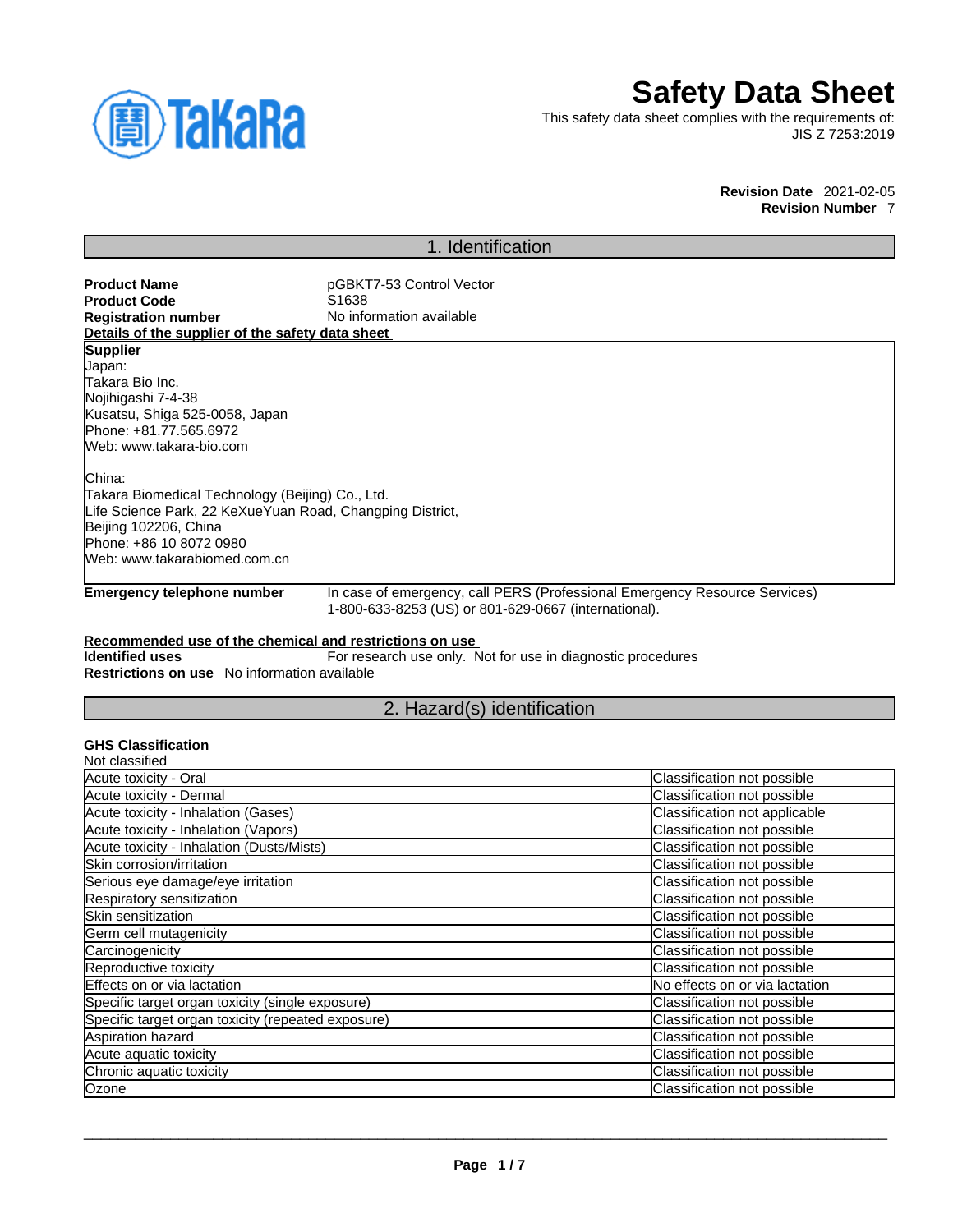#### **GHS label elements**

**Hazard Statements**  Not classified

**Prevention** • Not applicable

**Response** • Not applicable **Storage** • Not applicable **Disposal** • Not applicable

**Other hazards**  No information available.

3. Composition/information on ingredients

### **Pure substance/mixture** Mixture

#### **Pollutant Release and Transfer Registry (PRTR)** Not applicable

#### **Industrial Safety and Health Law**  ISHL Notifiable Substances

Not applicable

Harmful Substances Whose Names Are to be Indicated on the Label Not applicable

## **Poisonous and Deleterious Substances Control Law**

Not applicable

# 4. First-aid measures

| In case of inhalation                                 | Remove to fresh air.                                                                                                    |
|-------------------------------------------------------|-------------------------------------------------------------------------------------------------------------------------|
| In case of skin contact                               | Wash skin with soap and water.                                                                                          |
| In case of eye contact                                | Rinse thoroughly with plenty of water for at least 15 minutes, lifting lower and upper eyelids.<br>Consult a physician. |
| In case of ingestion                                  | Clean mouth with water and drink afterwards plenty of water.                                                            |
| Most important symptoms/effects,<br>acute and delayed | No information available.                                                                                               |
| Note to physicians                                    | Treat symptomatically.                                                                                                  |

5. Fire-fighting measures

**Suitable Extinguishing Media** Use extinguishing measures that are appropriate to local circumstances and the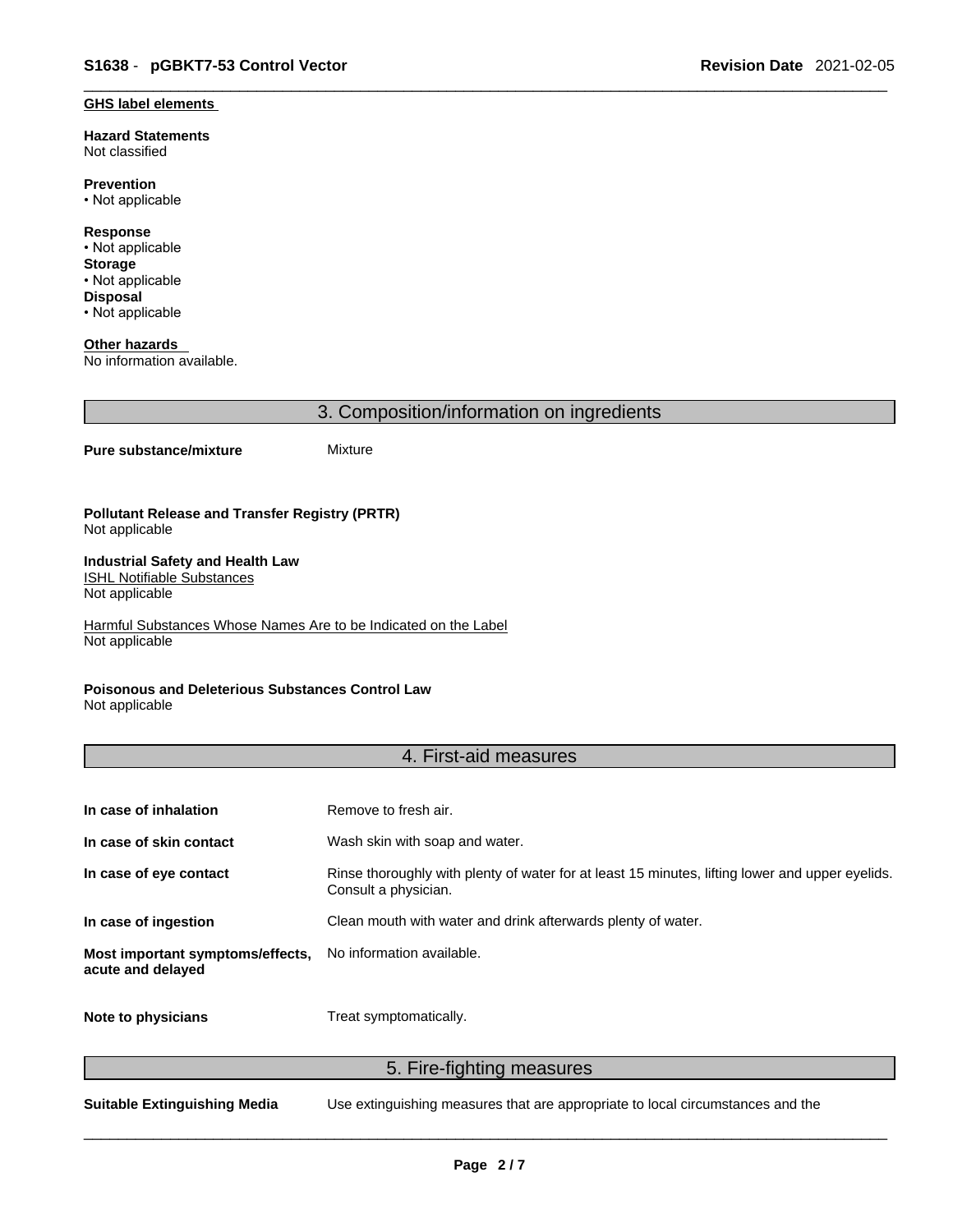|                                                                   | surrounding environment.                                                                                                              |
|-------------------------------------------------------------------|---------------------------------------------------------------------------------------------------------------------------------------|
| Unsuitable extinguishing media                                    | Do not scatter spilled material with high pressure water streams.                                                                     |
| Specific hazards arising from the<br>chemical                     | No information available.                                                                                                             |
| <b>Special Extinguishing Media</b><br><b>Large Fire</b>           | Cool drums with water spray.<br>CAUTION: Use of water spray when fighting fire may be inefficient.                                    |
| Special protective equipment and<br>precautions for fire-fighters | Firefighters should wear self-contained breathing apparatus and full firefighting turnout<br>gear. Use personal protection equipment. |

# 6. Accidental release measures

| Personal precautions, protective<br>equipment and emergency<br>procedures | Ensure adequate ventilation.                                                         |
|---------------------------------------------------------------------------|--------------------------------------------------------------------------------------|
| For emergency responders                                                  | Use personal protection recommended in Section 8.                                    |
| <b>Environmental precautions</b>                                          | See Section 12 for additional Ecological Information.                                |
| <b>Methods for containment</b>                                            | Prevent further leakage or spillage if safe to do so.                                |
| Methods for cleaning up                                                   | Pick up and transfer to properly labeled containers.                                 |
| <b>Prevention of secondary hazards</b>                                    | Clean contaminated objects and areas thoroughly observing environmental regulations. |

# 7. Handling and storage

| <u>Handling</u>           |                                                                          |
|---------------------------|--------------------------------------------------------------------------|
| Advice on safe handling   | Handle in accordance with good industrial hygiene and safety practice.   |
| <b>Storage</b>            |                                                                          |
| <b>Storage Conditions</b> | Keep containers tightly closed in a dry, cool and well-ventilated place. |

# 8. Exposure controls/personal protection

| <b>Engineering controls</b>                                                    | <b>Showers</b><br>Eyewash stations                                                                                                                                                     |
|--------------------------------------------------------------------------------|----------------------------------------------------------------------------------------------------------------------------------------------------------------------------------------|
| <b>Exposure guidelines</b>                                                     | Ventilation systems.<br>This product, as supplied, does not contain any hazardous materials with occupational<br>exposure limits established by the region specific regulatory bodies. |
| <b>Biological occupational exposure</b><br><b>limits</b>                       | This product, as supplied, does not contain any hazardous materials with biological limits<br>established by the region specific regulatory bodies                                     |
| <b>Environmental exposure controls</b><br><b>Personal Protective Equipment</b> | No information available.                                                                                                                                                              |
| <b>Respiratory protection</b>                                                  | No protective equipment is needed under normal use conditions. If exposure limits are<br>exceeded or irritation is experienced, ventilation and evacuation may be required.            |
| <b>Eye/face protection</b>                                                     | No special protective equipment required.                                                                                                                                              |
| Skin and body protection                                                       | No special protective equipment required.                                                                                                                                              |
|                                                                                |                                                                                                                                                                                        |

# 9. Physical and chemical properties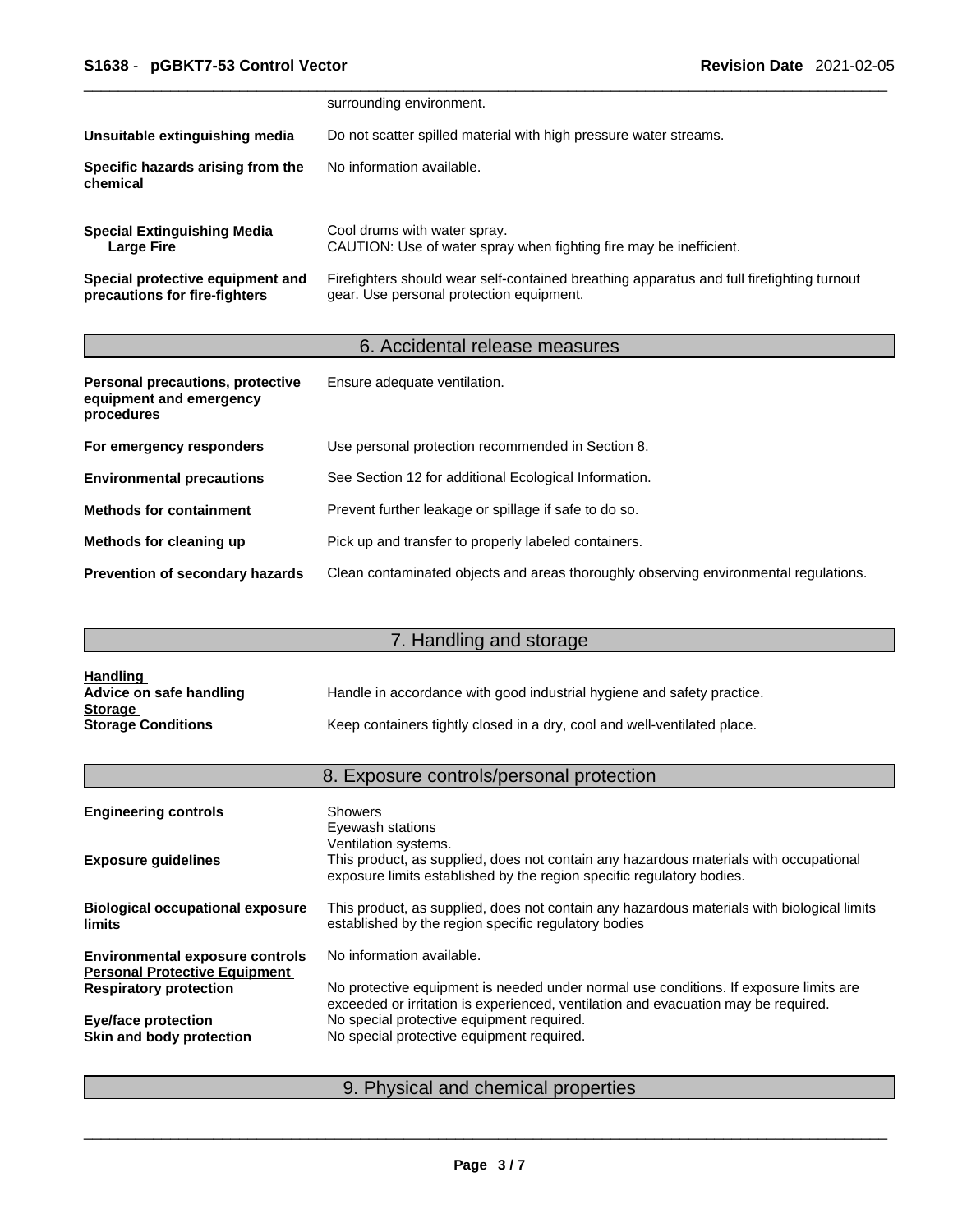### **Information on basic physical and chemical properties**

| Appearance                                                                       | Clear, colorless         |                          |  |
|----------------------------------------------------------------------------------|--------------------------|--------------------------|--|
| <b>Physical state</b>                                                            | Liquid                   |                          |  |
| Color                                                                            | Clear                    |                          |  |
| Odor                                                                             | Odorless                 |                          |  |
| <b>Odor Threshold</b>                                                            | No information available |                          |  |
| Property                                                                         | <b>Values</b>            | Remarks • Method         |  |
| Melting point / freezing point                                                   |                          | No information available |  |
| Boiling point/boiling range (°C)                                                 |                          | No information available |  |
| Flammability (solid, gas)                                                        |                          | No information available |  |
| Upper/lower flammability or explosive limits<br><b>Upper flammability limit:</b> |                          |                          |  |
| Lower flammability limit:                                                        |                          |                          |  |
| <b>Flash point</b>                                                               |                          | ASTM D 56                |  |
| <b>Evaporation Rate</b>                                                          |                          | No information available |  |
| <b>Autoignition temperature</b>                                                  |                          | No information available |  |
| <b>Decomposition temperature</b>                                                 |                          | No information available |  |
| рH                                                                               |                          | No information available |  |
| Viscosity                                                                        |                          |                          |  |
| <b>Kinematic viscosity</b>                                                       |                          | No information available |  |
| <b>Dynamic Viscosity</b>                                                         |                          | No information available |  |
| Water solubility                                                                 |                          | No information available |  |
| Solubility in other solvents                                                     |                          | No information available |  |
| <b>Partition Coefficient</b>                                                     |                          | No information available |  |
| (n-octanol/water)                                                                |                          |                          |  |
| Vapor pressure                                                                   |                          | No information available |  |
| Vapor density                                                                    |                          | No information available |  |
| <b>Relative density</b>                                                          |                          | No information available |  |
| <b>Particle characteristics</b>                                                  |                          |                          |  |
| <b>Particle Size</b>                                                             |                          | Not applicable           |  |
| <b>Particle Size Distribution</b>                                                |                          | Not applicable           |  |
| Other information                                                                |                          |                          |  |

**Explosive properties**<br> **Oxidizing properties**<br>
No information available **Oxidizing properties** 

### 10. Stability and reactivity

**Reactivity Reactivity Reactivity Chemical stability No information available.**<br> **Chemical stability Reaction** Stable under normal cond Stable under normal conditions.<br>None under normal processing. **Possibility of hazardous reactions Incompatible materials** None known based on information supplied. **Hazardous Decomposition Products** None known based on information supplied. **Explosion Data Sensitivity to static discharge** None.

**Sensitivity to mechanical impact** None.

## 11. Toxicological information

### **Acute toxicity**

#### **Numerical measures of toxicity - Product Information**

0.836 % of the mixture consists of ingredient(s) of unknown acute oral toxicity 0.836 % of the mixture consists of ingredient(s) of unknown acute dermal toxicity 0.836 % of the mixture consists of ingredient(s) of unknown acute inhalation toxicity (gas) 0.836 % of the mixture consists of ingredient(s) of unknown acute inhalation toxicity (vapor) 0.836 % of the mixture consists of ingredient(s) of unknown acute inhalation toxicity (dust/mist)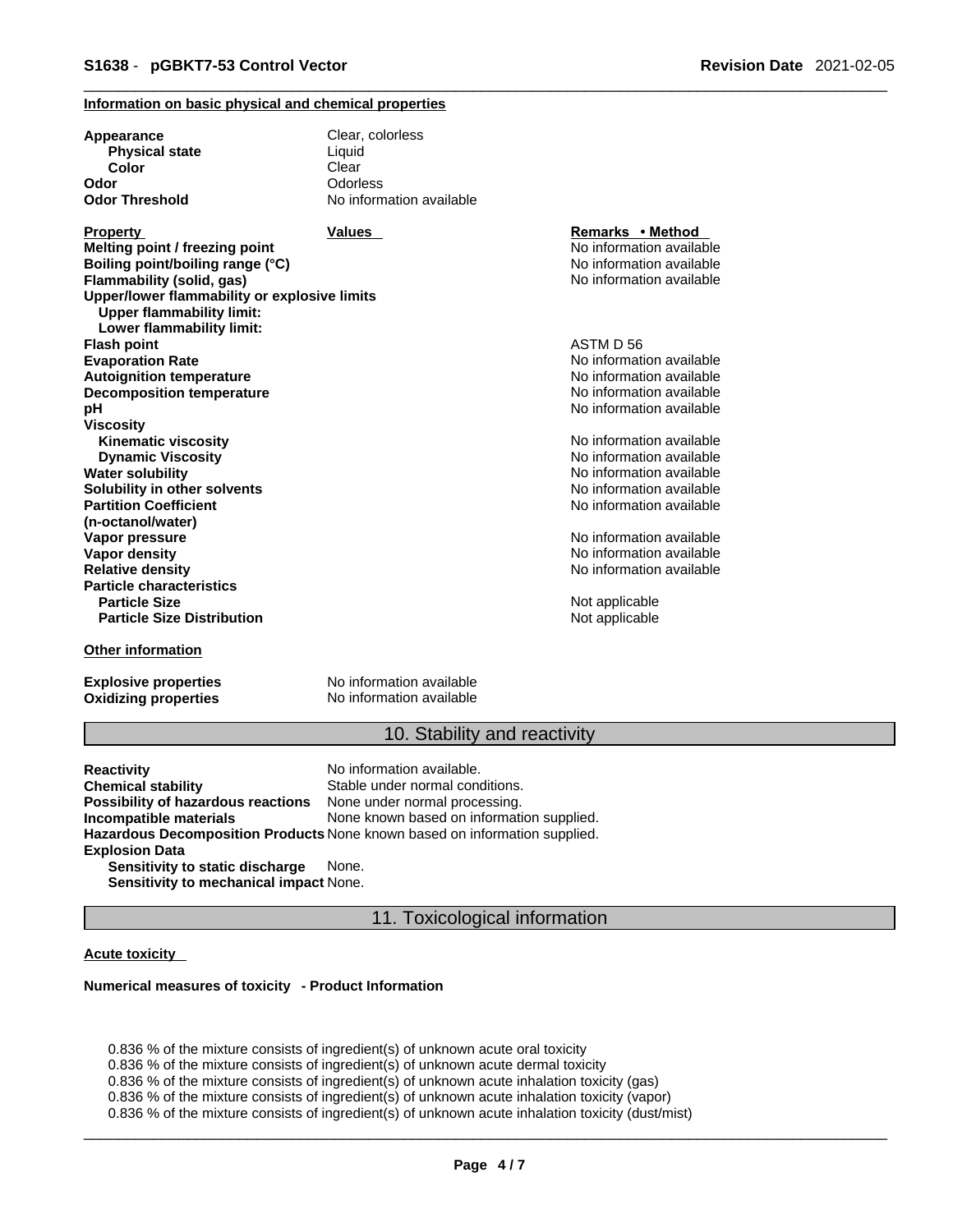| <b>Symptoms</b>                   | No information available.                                                                      |
|-----------------------------------|------------------------------------------------------------------------------------------------|
| <b>Product Information</b>        |                                                                                                |
| Ingestion                         | Specific test data for the substance or mixture is not available.                              |
| <b>Inhalation</b>                 | Specific test data for the substance or mixture is not available.                              |
| <b>Skin contact</b>               | Specific test data for the substance or mixture is not available.                              |
| Eye contact                       | Specific test data for the substance or mixture is not available.                              |
| <b>Skin corrosion/irritation</b>  | Based on available data, the classification criteria are not met. Classification not possible. |
| Serious eye damage/eye irritation | Based on available data, the classification criteria are not met. Classification not possible. |
| Respiratory or skin sensitization | Classification not possible.                                                                   |
| <b>Germ cell mutagenicity</b>     | Based on available data, the classification criteria are not met. Classification not possible. |
| Carcinogenicity                   | Based on available data, the classification criteria are not met. Classification not possible. |
| <b>Reproductive toxicity</b>      | Based on available data, the classification criteria are not met. Classification not possible. |
| <b>STOT - single exposure</b>     | Based on available data, the classification criteria are not met. Classification not possible. |
| <b>STOT - repeated exposure</b>   | Based on available data, the classification criteria are not met. Classification not possible. |
| <b>Aspiration hazard</b>          | Based on available data, the classification criteria are not met. Classification not possible. |

|                                                       | 12. Ecological information                                                                                                  |
|-------------------------------------------------------|-----------------------------------------------------------------------------------------------------------------------------|
| <b>Ecotoxicity</b>                                    | Classification not possible.                                                                                                |
| Percentage for unknown<br>hazards                     | 0.836 % of the mixture consists of component(s) of unknown hazards to the aquatic<br>environment.                           |
| Persistence and degradability                         | No information available.                                                                                                   |
| <b>Bioaccumulation</b>                                | No information available.                                                                                                   |
| Hazardous to the ozone layer<br>Other adverse effects | Classification not possible. Based on available data, the classification criteria are not met.<br>No information available. |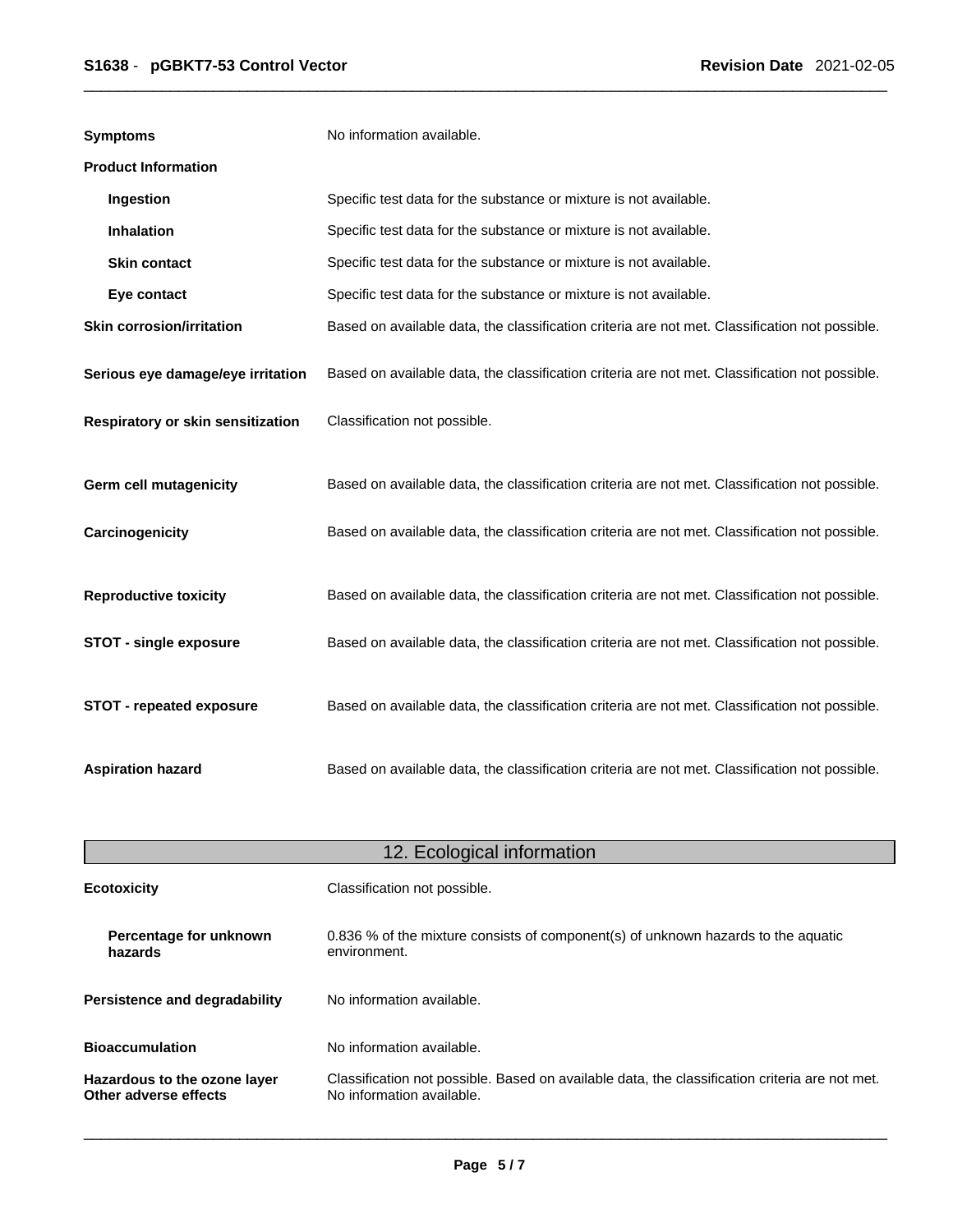| 13. Disposal considerations<br>Dispose of in accordance with local regulations. Dispose of waste in accordance with<br>environmental legislation.<br>Do not reuse empty containers.<br>14. Transport information<br>Not regulated<br>Not regulated<br>Not regulated<br>Not regulated<br>15. Regulatory information<br><b>Pollutant Release and Transfer Registry (PRTR)</b><br><b>ISHL Notifiable Substances</b><br>Not applicable<br><b>Poisonous and Deleterious Substances Control Law</b><br>Act on the Evaluation of Chemical Substances and Regulation of Their Manufacture, etc. (CSCL)<br>Act on Prevention of Marine Pollution and Maritime Disaster<br>The Stockholm Convention on Persistent Organic Pollutants Not applicable<br>The Rotterdam Convention Not applicable<br>TSCA - United States Toxic Substances Control Act Section 8(b) Inventory<br><b>DSL/NDSL</b> - Canadian Domestic Substances List/Non-Domestic Substances List<br>EINECS/ELINCS - European Inventory of Existing Chemical Substances/European List of Notified Chemical Substances<br><b>ENCS</b> - Japan Existing and New Chemical Substances<br><b>IECSC</b> - China Inventory of Existing Chemical Substances<br><b>KECL</b> - Korean Existing and Evaluated Chemical Substances<br>PICCS - Philippines Inventory of Chemicals and Chemical Substances<br>AICS - Australian Inventory of Chemical Substances |                                                           |  |  |  |
|-------------------------------------------------------------------------------------------------------------------------------------------------------------------------------------------------------------------------------------------------------------------------------------------------------------------------------------------------------------------------------------------------------------------------------------------------------------------------------------------------------------------------------------------------------------------------------------------------------------------------------------------------------------------------------------------------------------------------------------------------------------------------------------------------------------------------------------------------------------------------------------------------------------------------------------------------------------------------------------------------------------------------------------------------------------------------------------------------------------------------------------------------------------------------------------------------------------------------------------------------------------------------------------------------------------------------------------------------------------------------------------------------------|-----------------------------------------------------------|--|--|--|
|                                                                                                                                                                                                                                                                                                                                                                                                                                                                                                                                                                                                                                                                                                                                                                                                                                                                                                                                                                                                                                                                                                                                                                                                                                                                                                                                                                                                       |                                                           |  |  |  |
|                                                                                                                                                                                                                                                                                                                                                                                                                                                                                                                                                                                                                                                                                                                                                                                                                                                                                                                                                                                                                                                                                                                                                                                                                                                                                                                                                                                                       | Waste from residues/unused<br>products                    |  |  |  |
|                                                                                                                                                                                                                                                                                                                                                                                                                                                                                                                                                                                                                                                                                                                                                                                                                                                                                                                                                                                                                                                                                                                                                                                                                                                                                                                                                                                                       | <b>Contaminated packaging</b>                             |  |  |  |
|                                                                                                                                                                                                                                                                                                                                                                                                                                                                                                                                                                                                                                                                                                                                                                                                                                                                                                                                                                                                                                                                                                                                                                                                                                                                                                                                                                                                       |                                                           |  |  |  |
|                                                                                                                                                                                                                                                                                                                                                                                                                                                                                                                                                                                                                                                                                                                                                                                                                                                                                                                                                                                                                                                                                                                                                                                                                                                                                                                                                                                                       | <b>IMDG</b>                                               |  |  |  |
|                                                                                                                                                                                                                                                                                                                                                                                                                                                                                                                                                                                                                                                                                                                                                                                                                                                                                                                                                                                                                                                                                                                                                                                                                                                                                                                                                                                                       | <b>ADR</b>                                                |  |  |  |
|                                                                                                                                                                                                                                                                                                                                                                                                                                                                                                                                                                                                                                                                                                                                                                                                                                                                                                                                                                                                                                                                                                                                                                                                                                                                                                                                                                                                       | <b>IATA</b>                                               |  |  |  |
|                                                                                                                                                                                                                                                                                                                                                                                                                                                                                                                                                                                                                                                                                                                                                                                                                                                                                                                                                                                                                                                                                                                                                                                                                                                                                                                                                                                                       | <u>Japan</u>                                              |  |  |  |
|                                                                                                                                                                                                                                                                                                                                                                                                                                                                                                                                                                                                                                                                                                                                                                                                                                                                                                                                                                                                                                                                                                                                                                                                                                                                                                                                                                                                       |                                                           |  |  |  |
|                                                                                                                                                                                                                                                                                                                                                                                                                                                                                                                                                                                                                                                                                                                                                                                                                                                                                                                                                                                                                                                                                                                                                                                                                                                                                                                                                                                                       | <b>National regulations</b>                               |  |  |  |
|                                                                                                                                                                                                                                                                                                                                                                                                                                                                                                                                                                                                                                                                                                                                                                                                                                                                                                                                                                                                                                                                                                                                                                                                                                                                                                                                                                                                       | Not applicable                                            |  |  |  |
|                                                                                                                                                                                                                                                                                                                                                                                                                                                                                                                                                                                                                                                                                                                                                                                                                                                                                                                                                                                                                                                                                                                                                                                                                                                                                                                                                                                                       | <b>Industrial Safety and Health Law</b><br>Not applicable |  |  |  |
|                                                                                                                                                                                                                                                                                                                                                                                                                                                                                                                                                                                                                                                                                                                                                                                                                                                                                                                                                                                                                                                                                                                                                                                                                                                                                                                                                                                                       | Not applicable                                            |  |  |  |
|                                                                                                                                                                                                                                                                                                                                                                                                                                                                                                                                                                                                                                                                                                                                                                                                                                                                                                                                                                                                                                                                                                                                                                                                                                                                                                                                                                                                       | <b>Fire Service Law:</b><br>Not applicable                |  |  |  |
|                                                                                                                                                                                                                                                                                                                                                                                                                                                                                                                                                                                                                                                                                                                                                                                                                                                                                                                                                                                                                                                                                                                                                                                                                                                                                                                                                                                                       | Not applicable                                            |  |  |  |
|                                                                                                                                                                                                                                                                                                                                                                                                                                                                                                                                                                                                                                                                                                                                                                                                                                                                                                                                                                                                                                                                                                                                                                                                                                                                                                                                                                                                       | Not applicable                                            |  |  |  |
|                                                                                                                                                                                                                                                                                                                                                                                                                                                                                                                                                                                                                                                                                                                                                                                                                                                                                                                                                                                                                                                                                                                                                                                                                                                                                                                                                                                                       | <b>International Regulations</b>                          |  |  |  |
|                                                                                                                                                                                                                                                                                                                                                                                                                                                                                                                                                                                                                                                                                                                                                                                                                                                                                                                                                                                                                                                                                                                                                                                                                                                                                                                                                                                                       |                                                           |  |  |  |
|                                                                                                                                                                                                                                                                                                                                                                                                                                                                                                                                                                                                                                                                                                                                                                                                                                                                                                                                                                                                                                                                                                                                                                                                                                                                                                                                                                                                       |                                                           |  |  |  |
|                                                                                                                                                                                                                                                                                                                                                                                                                                                                                                                                                                                                                                                                                                                                                                                                                                                                                                                                                                                                                                                                                                                                                                                                                                                                                                                                                                                                       | <b>International Inventories</b><br><b>IECSC</b>          |  |  |  |
|                                                                                                                                                                                                                                                                                                                                                                                                                                                                                                                                                                                                                                                                                                                                                                                                                                                                                                                                                                                                                                                                                                                                                                                                                                                                                                                                                                                                       | Legend:                                                   |  |  |  |